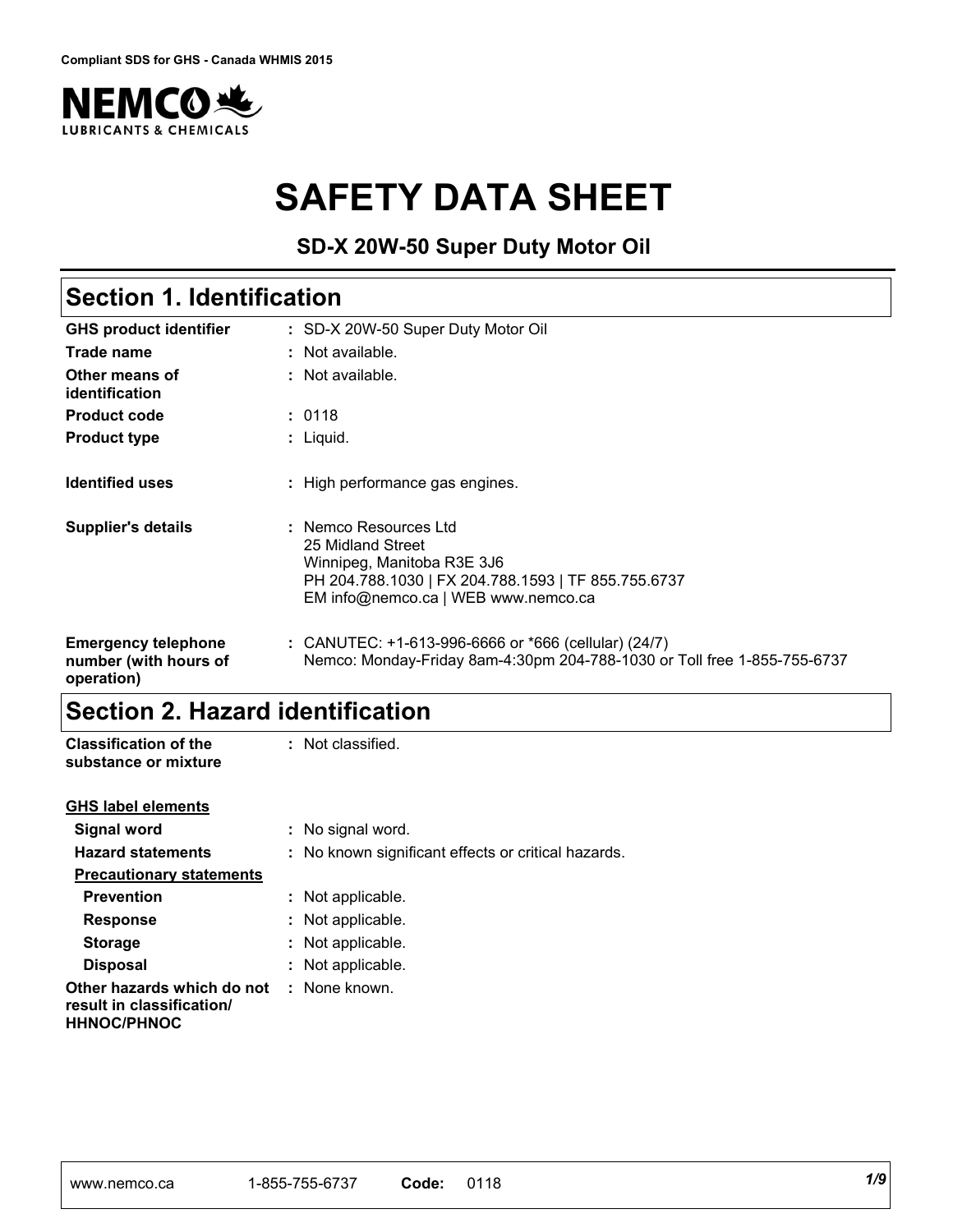**NEMCO头 LUBRICANTS & CHEMICALS** 

## **Section 3. Composition/information on ingredients**

| Substance/mixture | : Mixture        |
|-------------------|------------------|
| Other means of    | : Not available. |
| identification    |                  |

#### **CAS number/other identifiers**

| <b>CAS number</b>   | : Not applicable. |
|---------------------|-------------------|
| <b>Product code</b> | : 0118            |

| Ingredient name                                           | $%$ (w/w) | <b>CAS number</b> |
|-----------------------------------------------------------|-----------|-------------------|
| Distillates (petroleum), hydrotreated heavy paraffinic    | 1 - 5     | 64742-54-7        |
| Distillates (petroleum), hydrotreated light paraffinic    | $1 - 5$   | 64742-55-8        |
| Distillates (petroleum), solvent-dewaxed heavy paraffinic | - 5       | 64742-65-0        |

**There are no additional ingredients present which, within the current knowledge of the supplier and in the concentrations applicable, are classified as hazardous to health or the environment and hence require reporting in this section.**

**Occupational exposure limits, if available, are listed in Section 8.**

## **Section 4. First-aid measures**

#### **Description of necessary first aid measures**

| Eye contact         | : Immediately flush eyes with plenty of water, occasionally lifting the upper and lower<br>eyelids. Check for and remove any contact lenses. Get medical attention if irritation<br>occurs.                                                                                                                                                               |
|---------------------|-----------------------------------------------------------------------------------------------------------------------------------------------------------------------------------------------------------------------------------------------------------------------------------------------------------------------------------------------------------|
| <b>Inhalation</b>   | : Remove victim to fresh air and keep at rest in a position comfortable for breathing.<br>Get medical attention if symptoms occur.                                                                                                                                                                                                                        |
| <b>Skin contact</b> | : Flush contaminated skin with plenty of water. Get medical attention if symptoms<br>occur.                                                                                                                                                                                                                                                               |
| Ingestion           | : Wash out mouth with water. Remove victim to fresh air and keep at rest in a<br>position comfortable for breathing. If material has been swallowed and the exposed<br>person is conscious, give small quantities of water to drink. Do not induce vomiting<br>unless directed to do so by medical personnel. Get medical attention if symptoms<br>occur. |

#### **Most important symptoms/effects, acute and delayed**

| <b>Potential acute health effects</b>                                                       |                                                                                                                                |  |  |
|---------------------------------------------------------------------------------------------|--------------------------------------------------------------------------------------------------------------------------------|--|--|
| Eye contact                                                                                 | : No known significant effects or critical hazards.                                                                            |  |  |
| <b>Inhalation</b>                                                                           | : No known significant effects or critical hazards.                                                                            |  |  |
| <b>Skin contact</b>                                                                         | : No known significant effects or critical hazards.                                                                            |  |  |
| Ingestion                                                                                   | : No known significant effects or critical hazards.                                                                            |  |  |
| <u>Over-exposure signs/symptoms</u>                                                         |                                                                                                                                |  |  |
| Eye contact                                                                                 | : No known significant effects or critical hazards.                                                                            |  |  |
| <b>Inhalation</b>                                                                           | : No known significant effects or critical hazards.                                                                            |  |  |
| <b>Skin contact</b>                                                                         | : No known significant effects or critical hazards.                                                                            |  |  |
| Ingestion                                                                                   | : No known significant effects or critical hazards.                                                                            |  |  |
| <u>Indication of immediate medical attention and special treatment needed, if necessary</u> |                                                                                                                                |  |  |
| Notes to physician                                                                          | : Treat symptomatically. Contact poison treatment specialist immediately if large<br>quantities have been ingested or inhaled. |  |  |
| <b>Specific treatments</b>                                                                  | : No specific treatment.                                                                                                       |  |  |
| <b>Protection of first-aiders</b>                                                           | : No action shall be taken involving any personal risk or without suitable training.                                           |  |  |
|                                                                                             |                                                                                                                                |  |  |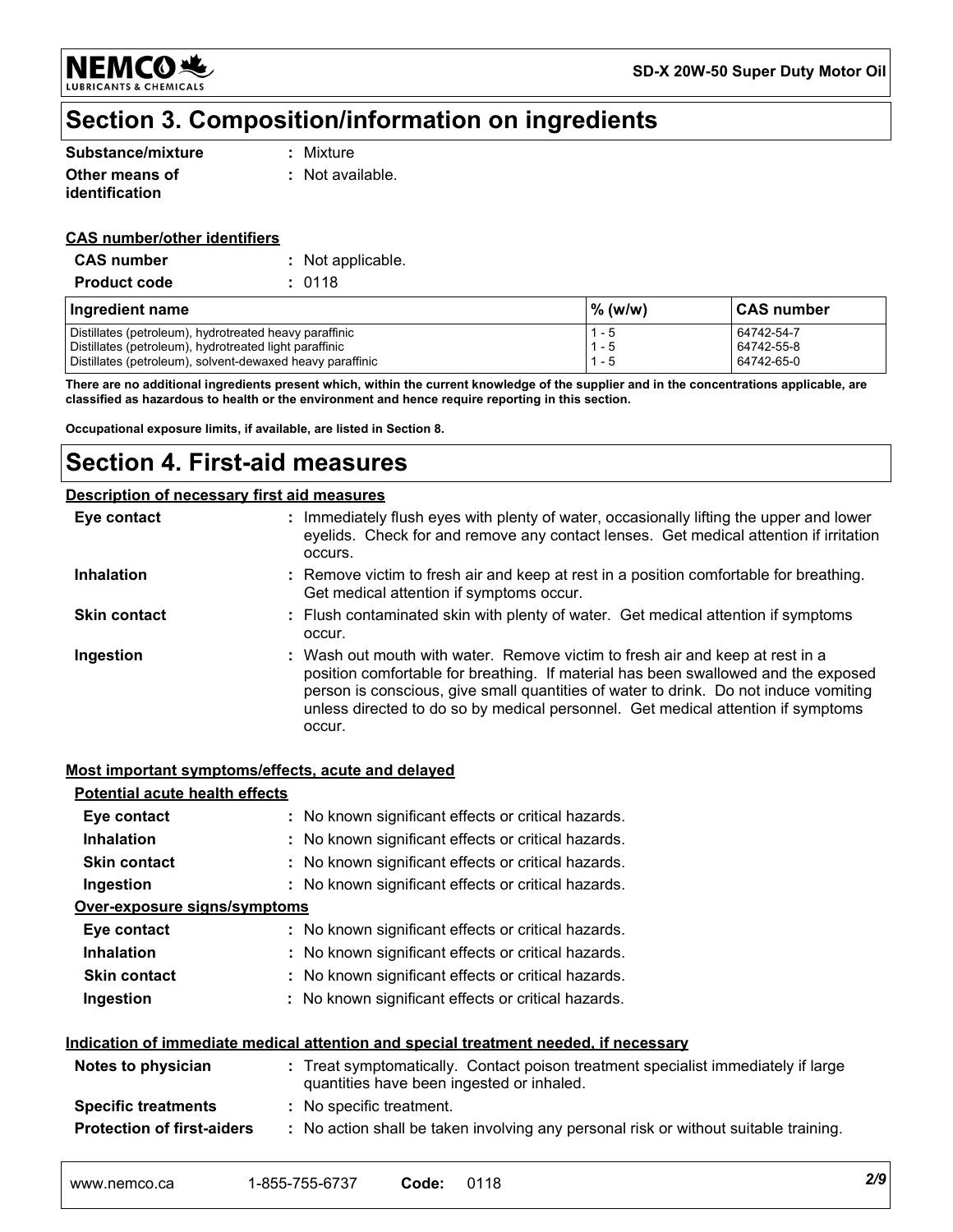

### **Section 4. First-aid measures**

**See toxicological information (Section 11)**

| <b>Section 5. Fire-fighting measures</b> |
|------------------------------------------|
|------------------------------------------|

| <b>Extinguishing media</b>                               |                                                                                                                                                                                                     |
|----------------------------------------------------------|-----------------------------------------------------------------------------------------------------------------------------------------------------------------------------------------------------|
| Suitable extinguishing<br>media                          | : Use an extinguishing agent suitable for the surrounding fire.                                                                                                                                     |
| Unsuitable extinguishing<br>media                        | : None known.                                                                                                                                                                                       |
| Specific hazards arising<br>from the chemical            | : In a fire or if heated, a pressure increase will occur and the container may burst.                                                                                                               |
| <b>Hazardous thermal</b><br>decomposition products       | $\therefore$ No specific data.                                                                                                                                                                      |
| <b>Special protective actions</b><br>for fire-fighters   | : Promptly isolate the scene by removing all persons from the vicinity of the incident if<br>there is a fire. No action shall be taken involving any personal risk or without<br>suitable training. |
| <b>Special protective</b><br>equipment for fire-fighters | : Fire-fighters should wear appropriate protective equipment and self-contained<br>breathing apparatus (SCBA) with a full face-piece operated in positive pressure<br>mode.                         |
|                                                          |                                                                                                                                                                                                     |

## **Section 6. Accidental release measures**

#### **Personal precautions, protective equipment and emergency procedures**

| For non-emergency<br>personnel   | : No action shall be taken involving any personal risk or without suitable training.<br>Evacuate surrounding areas. Keep unnecessary and unprotected personnel from<br>entering. Do not touch or walk through spilled material. Put on appropriate personal<br>protective equipment. |
|----------------------------------|--------------------------------------------------------------------------------------------------------------------------------------------------------------------------------------------------------------------------------------------------------------------------------------|
| For emergency responders         | If specialized clothing is required to deal with the spillage, take note of any<br>information in Section 8 on suitable and unsuitable materials. See also the<br>information in "For non-emergency personnel".                                                                      |
| <b>Environmental precautions</b> | : Avoid dispersal of spilled material and runoff and contact with soil, waterways,<br>drains and sewers. Inform the relevant authorities if the product has caused<br>environmental pollution (sewers, waterways, soil or air).                                                      |

#### **Methods and materials for containment and cleaning up**

Stop leak if without risk. Move containers from spill area. Prevent entry into sewers, **:** water courses, basements or confined areas. Wash spillages into an effluent treatment plant or proceed as follows. Contain and collect spillage with noncombustible, absorbent material e.g. sand, earth, vermiculite or diatomaceous earth and place in container for disposal according to local regulations (see Section 13). Dispose of via a licensed waste disposal contractor. Note: see Section 1 for emergency contact information and Section 13 for waste disposal. **Spill**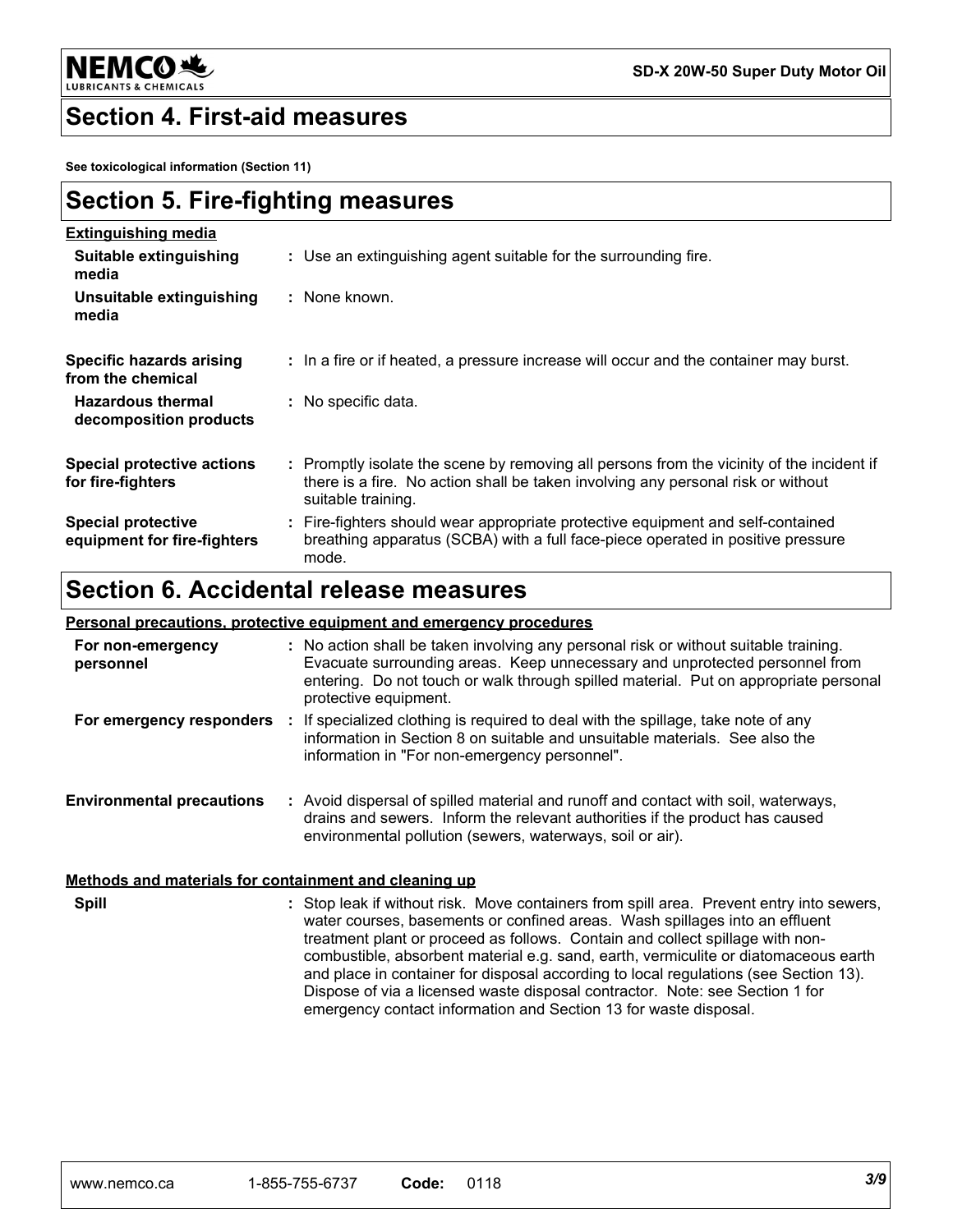

**SD-X 20W-50 Super Duty Motor Oil**

## **Section 7. Handling and storage**

| <b>Precautions for safe handling</b>                               |                                                                                                                                                                                                                                                                                                                                                                                                                                                                                                                                                                                    |
|--------------------------------------------------------------------|------------------------------------------------------------------------------------------------------------------------------------------------------------------------------------------------------------------------------------------------------------------------------------------------------------------------------------------------------------------------------------------------------------------------------------------------------------------------------------------------------------------------------------------------------------------------------------|
| <b>Protective measures</b>                                         | : Put on appropriate personal protective equipment (see Section 8).                                                                                                                                                                                                                                                                                                                                                                                                                                                                                                                |
| Advice on general<br>occupational hygiene                          | : Eating, drinking and smoking should be prohibited in areas where this material is<br>handled, stored and processed. Workers should wash hands and face before eating,<br>drinking and smoking. See also Section 8 for additional information on hygiene<br>measures. Remove contaminated clothing and protective equipment before entering<br>eating areas.                                                                                                                                                                                                                      |
| Conditions for safe storage,<br>including any<br>incompatibilities | : Store in accordance with local regulations. Store in original container protected from<br>direct sunlight in a dry, cool and well-ventilated area, away from incompatible<br>materials (see Section 10) and food and drink. Keep container tightly closed and<br>sealed until ready for use. Containers that have been opened must be carefully<br>resealed and kept upright to prevent leakage. Do not store in unlabeled containers.<br>Use appropriate containment to avoid environmental contamination. See Section 10<br>for incompatible materials before handling or use. |

## **Section 8. Exposure controls/personal protection**

#### **Control parameters**

#### **Occupational exposure limits**

| Ingredient name                                           | <b>Exposure limits</b>                                                                                                                                                                                                                                                                                    |
|-----------------------------------------------------------|-----------------------------------------------------------------------------------------------------------------------------------------------------------------------------------------------------------------------------------------------------------------------------------------------------------|
| Distillates (petroleum), hydrotreated heavy paraffinic    | CA Alberta Provincial (Canada, 4/2009).<br>8 hrs OEL: 5 mg/m <sup>3</sup> 8 hours. Form: Mist<br>15 min OEL: 10 mg/m <sup>3</sup> 15 minutes. Form: Mist<br>CA Quebec Provincial (Canada, 1/2014).<br>TWAEV: 5 mg/m <sup>3</sup> 8 hours. Form: Mist<br>STEV: 10 mg/m <sup>3</sup> 15 minutes. Form: Mist |
| Distillates (petroleum), hydrotreated light paraffinic    | CA Quebec Provincial (Canada, 1/2014).<br>TWAEV: 5 mg/m <sup>3</sup> 8 hours. Form: Mist<br>STEV: 10 mg/m <sup>3</sup> 15 minutes. Form: Mist<br>CA Alberta Provincial (Canada, 4/2009).<br>8 hrs OEL: 5 mg/m <sup>3</sup> 8 hours. Form: Mist<br>15 min OEL: 10 mg/m <sup>3</sup> 15 minutes. Form: Mist |
| Distillates (petroleum), solvent-dewaxed heavy paraffinic | CA Alberta Provincial (Canada, 4/2009).<br>8 hrs OEL: 5 mg/m <sup>3</sup> 8 hours. Form: Mist<br>15 min OEL: 10 mg/m <sup>3</sup> 15 minutes. Form: Mist<br>CA Quebec Provincial (Canada, 1/2014).<br>TWAEV: 5 mg/m <sup>3</sup> 8 hours. Form: Mist<br>STEV: 10 mg/m <sup>3</sup> 15 minutes. Form: Mist |

| Appropriate engineering<br>controls       | : Good general ventilation should be sufficient to control worker exposure to airborne<br>contaminants.                                                                                                                                                                                                                                                                                           |
|-------------------------------------------|---------------------------------------------------------------------------------------------------------------------------------------------------------------------------------------------------------------------------------------------------------------------------------------------------------------------------------------------------------------------------------------------------|
| <b>Environmental exposure</b><br>controls | : Emissions from ventilation or work process equipment should be checked to ensure<br>they comply with the requirements of environmental protection legislation.                                                                                                                                                                                                                                  |
| <b>Individual protection measures</b>     |                                                                                                                                                                                                                                                                                                                                                                                                   |
| <b>Hygiene measures</b>                   | : Wash hands, forearms and face thoroughly after handling chemical products, before<br>eating, smoking and using the lavatory and at the end of the working period.<br>Appropriate techniques should be used to remove potentially contaminated clothing.<br>Wash contaminated clothing before reusing. Ensure that eyewash stations and<br>safety showers are close to the workstation location. |
| <b>Eye/face protection</b>                | : Safety eyewear complying with an approved standard should be used when a risk<br>assessment indicates this is necessary to avoid exposure to liquid splashes, mists,<br>gases or dusts. If contact is possible, the following protection should be worn,<br>unless the assessment indicates a higher degree of protection: safety glasses with<br>side-shields.                                 |
| www.nemco.ca                              | 4/9<br>1-855-755-6737<br>0118<br>Code:                                                                                                                                                                                                                                                                                                                                                            |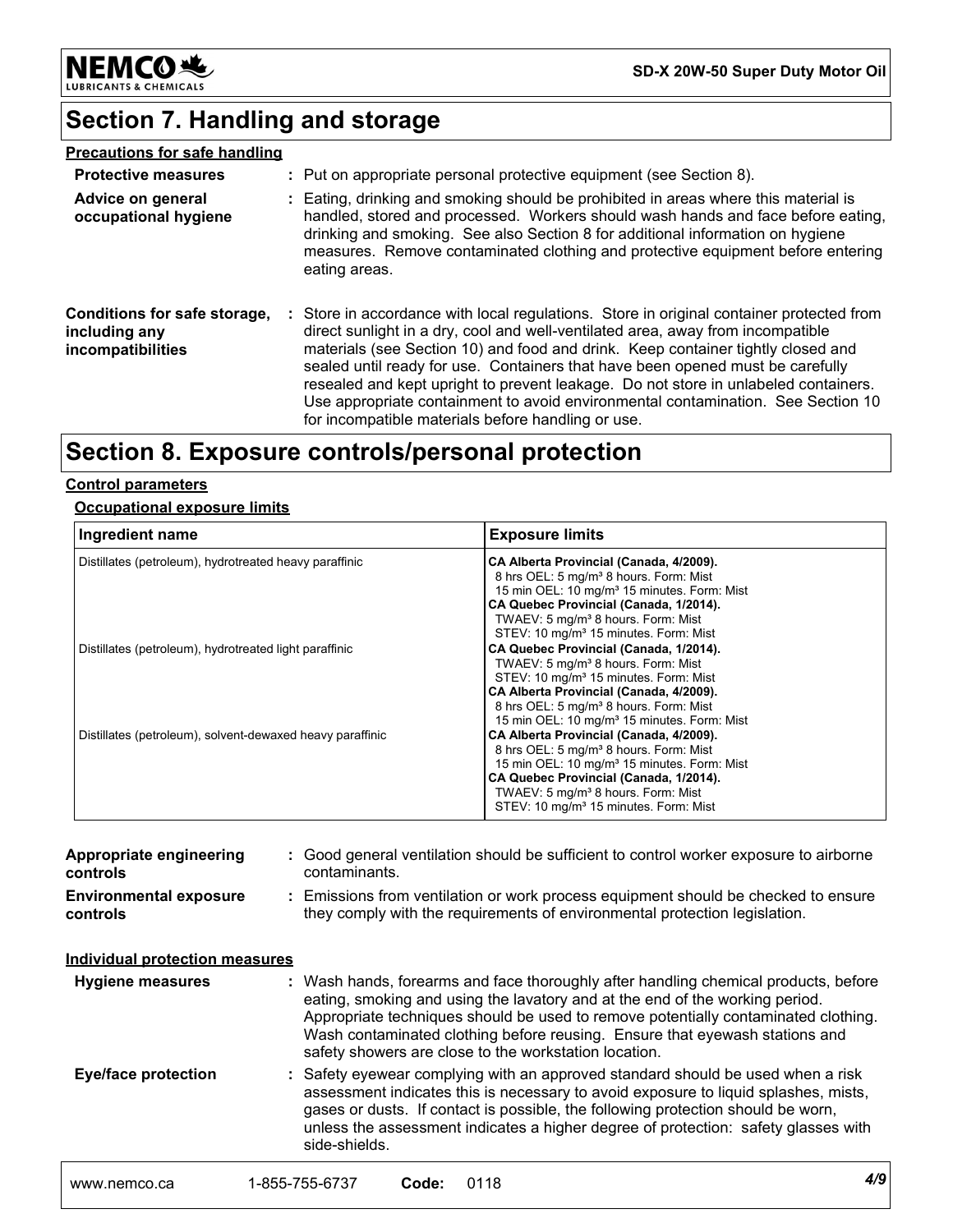# **Section 8. Exposure controls/personal protection**

**NEMCO头** 

**& CHEMICALS** 

LUBRIC

| <b>Skin protection</b>        |                                                                                                                                                                                                                                                                                     |
|-------------------------------|-------------------------------------------------------------------------------------------------------------------------------------------------------------------------------------------------------------------------------------------------------------------------------------|
| <b>Hand protection</b>        | : Chemical-resistant, impervious gloves complying with an approved standard should<br>be worn at all times when handling chemical products if a risk assessment indicates<br>this is necessary.                                                                                     |
| <b>Body protection</b>        | : Personal protective equipment for the body should be selected based on the task<br>being performed and the risks involved and should be approved by a specialist<br>before handling this product.                                                                                 |
| Other skin protection         | : Appropriate footwear and any additional skin protection measures should be<br>selected based on the task being performed and the risks involved and should be<br>approved by a specialist before handling this product.                                                           |
| <b>Respiratory protection</b> | : Based on the hazard and potential for exposure, select a respirator that meets the<br>appropriate standard or certification. Respirators must be used according to a<br>respiratory protection program to ensure proper fitting, training, and other important<br>aspects of use. |

## **Section 9. Physical and chemical properties**

| <u>Appearance</u>                                 |    |                                                          |
|---------------------------------------------------|----|----------------------------------------------------------|
| <b>Physical state</b>                             |    | : Liquid.                                                |
| Color                                             |    | $:$ Amber.                                               |
| Odor                                              |    | : Mild hydrocarbon.                                      |
| Odor threshold                                    |    | : Not available.                                         |
| рH                                                |    | : Not available.                                         |
| <b>Freezing point</b>                             |    | : $-33^{\circ}$ C ( $-27.4^{\circ}$ F)                   |
| <b>Boiling point</b>                              |    | : Not available.                                         |
| <b>Flash point</b>                                |    | Closed cup: $239^{\circ}$ C (462.2°F)                    |
| <b>Evaporation rate</b>                           |    | : Not available.                                         |
| Flammability (solid, gas)                         |    | : Not available.                                         |
| Lower and upper explosive<br>(flammable) limits   |    | : Not available.                                         |
| Vapor pressure                                    |    | : Not available.                                         |
| Vapor density                                     |    | : Not available.                                         |
| <b>Relative density</b>                           |    | 0.8593                                                   |
| <b>Solubility</b>                                 |    | Insoluble in water.                                      |
| <b>Partition coefficient: n-</b><br>octanol/water |    | : Not available.                                         |
| <b>Auto-ignition temperature</b>                  |    | : Not available.                                         |
| <b>Decomposition temperature</b>                  |    | : Not available.                                         |
| <b>Viscosity</b>                                  | ÷. | Kinematic: 17.5 cSt (100°C)<br>Kinematic: 158 cSt (40°C) |

## **Section 10. Stability and reactivity**

| <b>Reactivity</b>                            | : No specific test data related to reactivity available for this product or its ingredients. |
|----------------------------------------------|----------------------------------------------------------------------------------------------|
| <b>Chemical stability</b>                    | : The product is stable.                                                                     |
| <b>Possibility of hazardous</b><br>reactions | : Under normal conditions of storage and use, hazardous reactions will not occur.            |

|  | www.nemco.ca | 1-855-755-6737<br>່ ບລວ-<br>. പാ-ന<br>≀ט וט | Code | .<br>11،<br>1۵ | 5/9 |
|--|--------------|---------------------------------------------|------|----------------|-----|
|--|--------------|---------------------------------------------|------|----------------|-----|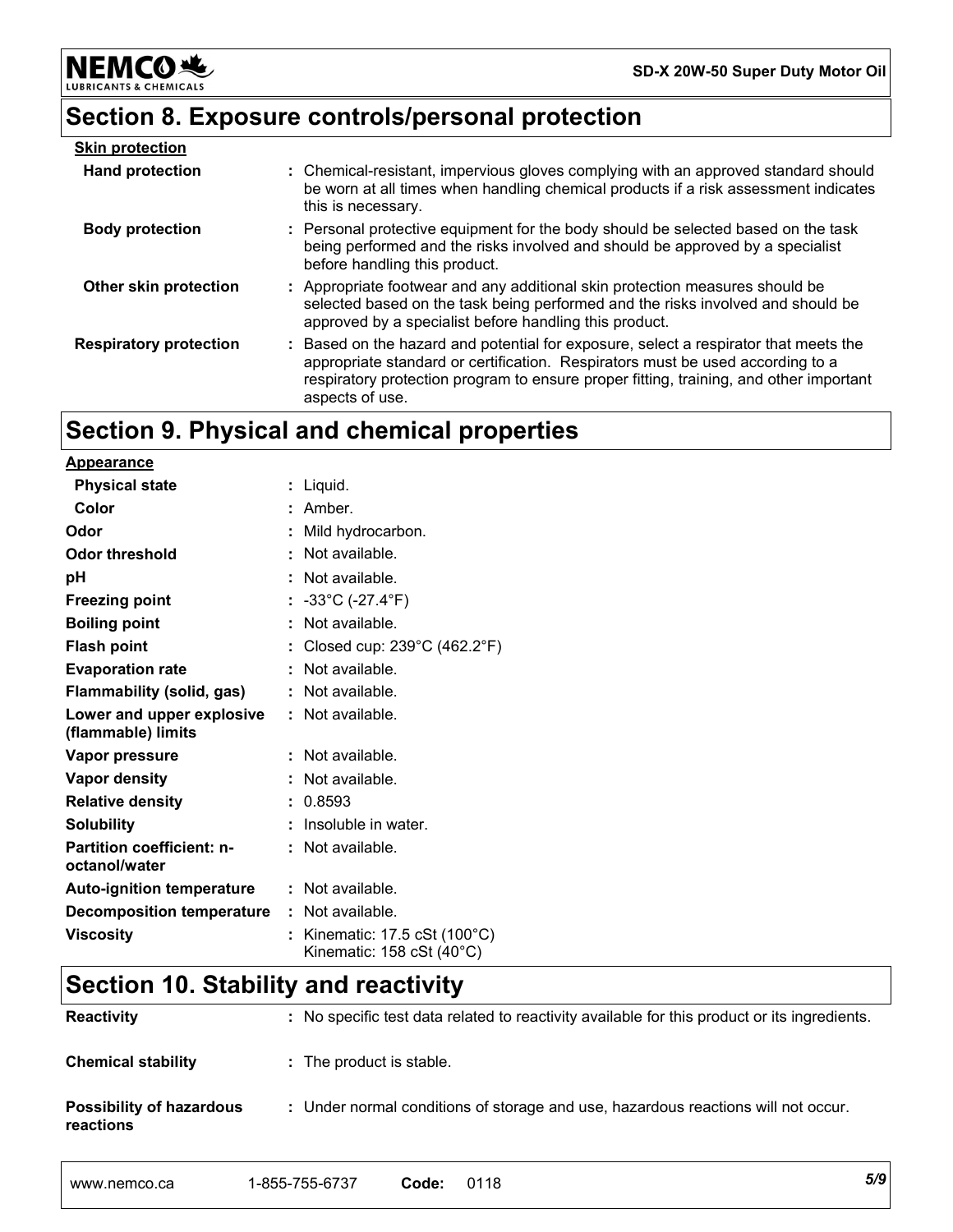

## **Section 10. Stability and reactivity**

| <b>Conditions to avoid</b>                 | : No specific data.                                                                                       |
|--------------------------------------------|-----------------------------------------------------------------------------------------------------------|
| Incompatible materials                     | : Reactive or incompatible with the following materials: oxidizing materials.                             |
| <b>Hazardous decomposition</b><br>products | : Under normal conditions of storage and use, hazardous decomposition products<br>should not be produced. |
|                                            |                                                                                                           |

## **Section 11. Toxicological information**

#### **Information on toxicological effects**

#### **Acute toxicity**

| <b>Product/ingredient name</b>                                                              | <b>Result</b> | <b>Species</b> | <b>Dose</b>            | <b>Exposure</b> |
|---------------------------------------------------------------------------------------------|---------------|----------------|------------------------|-----------------|
| Distillates (petroleum), hydrotreated   LC50 Inhalation Dusts and mists<br>light paraffinic |               | Rat            | 3900 mg/m <sup>3</sup> | 4 hours         |
| Distillates (petroleum), solvent-<br>dewaxed heavy paraffinic                               | LD50 Dermal   | Rabbit         | >5000 mg/kg            |                 |
|                                                                                             | LD50 Oral     | Rat            | >5000 mg/kg            |                 |

#### **Irritation/Corrosion**

There is no data available.

#### **Sensitization**

There is no data available.

#### **Mutagenicity**

There is no data available.

#### **Carcinogenicity**

#### **Classification**

| <b>Product/ingredient</b><br>l name                           | OSHA  IARC | <b>NTP</b> | <b>ACGIH</b> | <b>EPA</b> | <b>NIOSH</b> |
|---------------------------------------------------------------|------------|------------|--------------|------------|--------------|
| Distillates (petroleum), solvent-<br>dewaxed heavy paraffinic |            |            | A4           |            |              |

#### **Reproductive toxicity**

There is no data available.

#### **Teratogenicity**

There is no data available.

#### **Specific target organ toxicity (single exposure)**

There is no data available.

#### **Specific target organ toxicity (repeated exposure)**

#### There is no data available.

#### **Aspiration hazard**

| <b>Name</b>                                               | l Result                              |
|-----------------------------------------------------------|---------------------------------------|
| Distillates (petroleum), hydrotreated heavy paraffinic    | <b>ASPIRATION HAZARD - Category 1</b> |
| Distillates (petroleum), hydrotreated light paraffinic    | <b>ASPIRATION HAZARD - Category 1</b> |
| Distillates (petroleum), solvent-dewaxed heavy paraffinic | <b>ASPIRATION HAZARD - Category 1</b> |

#### **Information on the likely routes of exposure**

**:** Dermal contact. Eye contact. Inhalation. Ingestion.

## **Potential acute health effects**

**Eye contact :** No known significant effects or critical hazards.

| 1-855-755-6737<br>0118<br>Code | www.nemco.ca |  |  |  | 6/9 |  |  |
|--------------------------------|--------------|--|--|--|-----|--|--|
|--------------------------------|--------------|--|--|--|-----|--|--|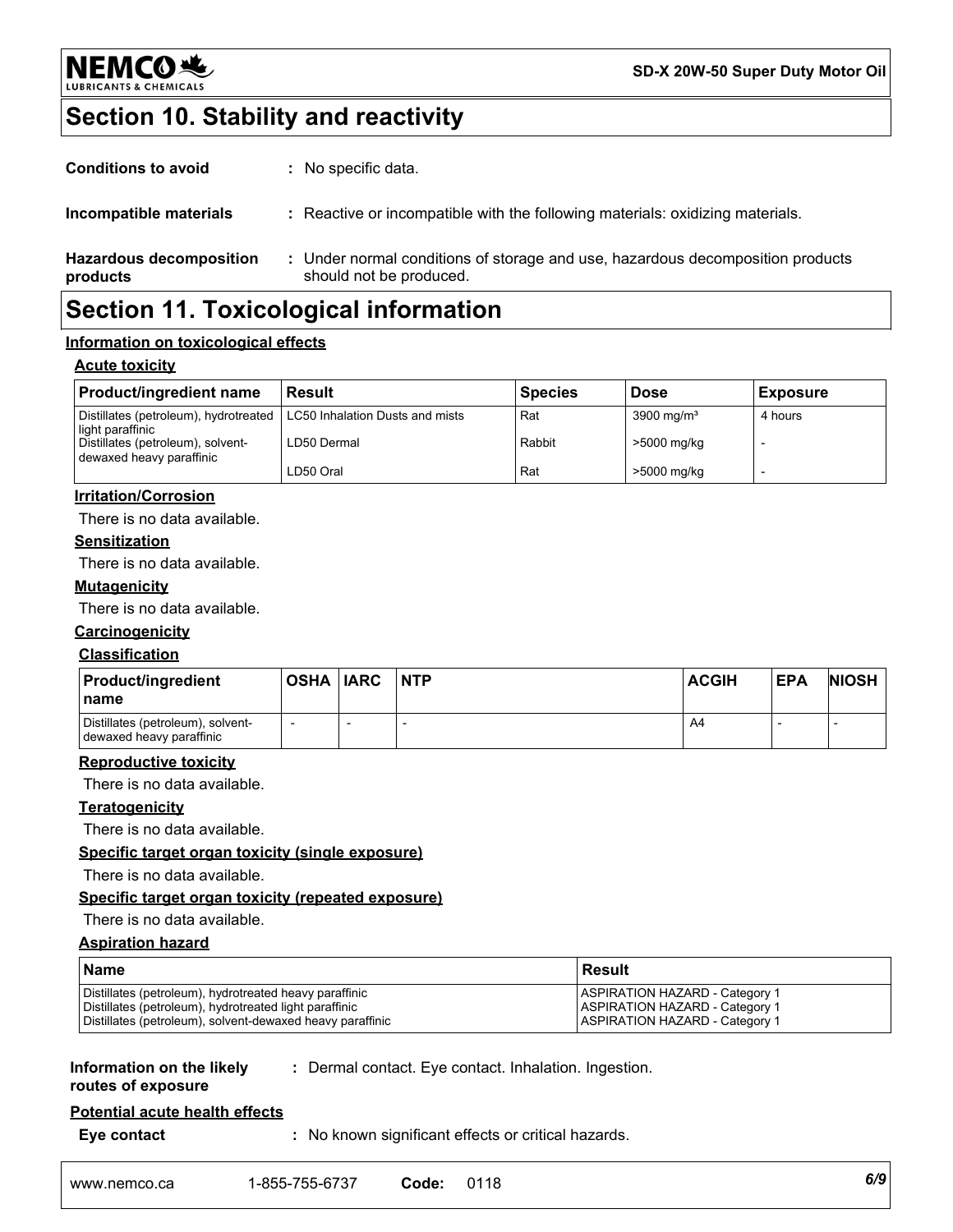**NEMCO 地** LUBRIC

**SD-X 20W-50 Super Duty Motor Oil**

## **Section 11. Toxicological information**

| <b>Inhalation</b>                       | : No known significant effects or critical hazards.                                      |
|-----------------------------------------|------------------------------------------------------------------------------------------|
| <b>Skin contact</b>                     | No known significant effects or critical hazards.                                        |
| Ingestion                               | No known significant effects or critical hazards.                                        |
|                                         |                                                                                          |
|                                         | Symptoms related to the physical, chemical and toxicological characteristics             |
| Eye contact                             | : No known significant effects or critical hazards.                                      |
| <b>Inhalation</b>                       | : No known significant effects or critical hazards.                                      |
| <b>Skin contact</b>                     | : No known significant effects or critical hazards.                                      |
| Ingestion                               | No known significant effects or critical hazards.                                        |
|                                         |                                                                                          |
|                                         | Delayed and immediate effects and also chronic effects from short and long term exposure |
| <b>Short term exposure</b>              |                                                                                          |
| <b>Potential immediate</b>              | : No known significant effects or critical hazards.                                      |
| effects                                 |                                                                                          |
| <b>Potential delayed effects</b>        | : No known significant effects or critical hazards.                                      |
| Long term exposure                      |                                                                                          |
| <b>Potential immediate</b>              | : No known significant effects or critical hazards.                                      |
| effects                                 |                                                                                          |
| <b>Potential delayed effects</b>        | : No known significant effects or critical hazards.                                      |
| <b>Potential chronic health effects</b> |                                                                                          |
| General                                 | : No known significant effects or critical hazards.                                      |
| Carcinogenicity                         | No known significant effects or critical hazards.                                        |
| <b>Mutagenicity</b>                     | : No known significant effects or critical hazards.                                      |
| Teratogenicity                          | : No known significant effects or critical hazards.                                      |
| <b>Developmental effects</b>            | : No known significant effects or critical hazards.                                      |
| <b>Fertility effects</b>                | : No known significant effects or critical hazards.                                      |

#### **Numerical measures of toxicity**

| <b>Acute toxicity estimates</b> |  |
|---------------------------------|--|
|                                 |  |

| <b>Route</b> | <b>ATE value</b> |
|--------------|------------------|
| Oral         | 31250 mg/kg      |

## **Section 12. Ecological information**

#### **Toxicity**

There is no data available.

#### **Persistence and degradability**

There is no data available.

#### **Bioaccumulative potential**

There is no data available.

#### **Mobility in soil**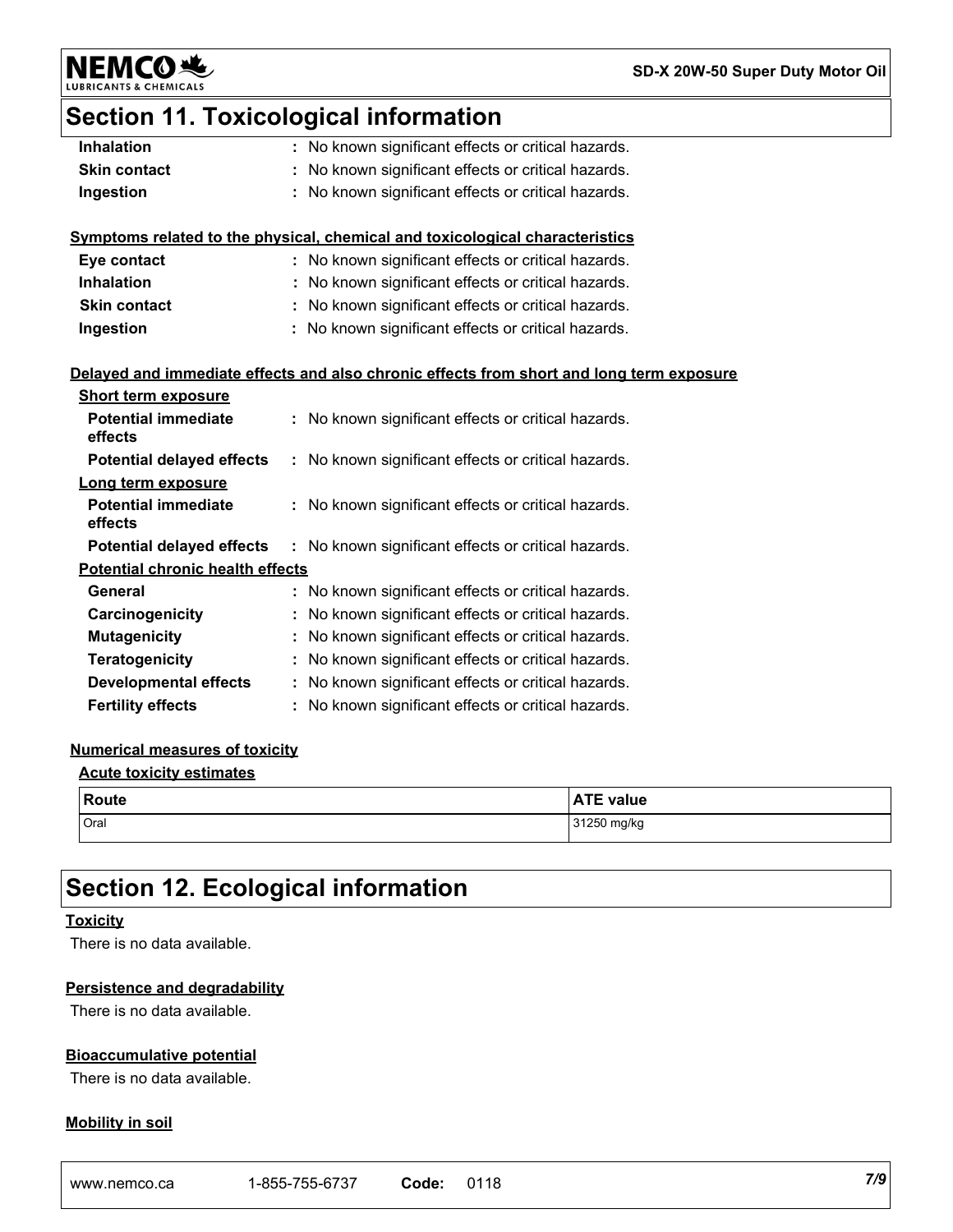

**SD-X 20W-50 Super Duty Motor Oil**

## **Section 12. Ecological information**

**Soil/water partition coefficient (KOC)**

**:** There is no data available.

#### **Other adverse effects :** No known significant effects or critical hazards.

## **Section 13. Disposal considerations**

The generation of waste should be avoided or minimized wherever possible. Disposal of this product, solutions and any by-products should comply with the requirements of environmental protection and waste disposal legislation and any regional local authority requirements. Dispose of surplus and non-recyclable products via a licensed waste disposal contractor. Waste should not be disposed of untreated to the sewer unless fully compliant with the requirements of all authorities with jurisdiction. Waste packaging should be recycled. Incineration or landfill should only be considered when recycling is not feasible. This material and its container must be disposed of in a safe way. Empty containers or liners may retain some product residues. Avoid dispersal of spilled material and runoff and contact with soil, waterways, drains and sewers. **Disposal methods :**

## **Section 14. Transport information**

|                                      | <b>TDG Classification</b> | <b>IMDG</b>    | <b>IATA</b>              |
|--------------------------------------|---------------------------|----------------|--------------------------|
| <b>UN number</b>                     | Not regulated.            | Not regulated. | Not regulated.           |
| <b>UN proper</b><br>shipping name    |                           |                |                          |
| <b>Transport</b><br>hazard class(es) |                           |                | $\overline{\phantom{0}}$ |
| <b>Packing group</b>                 |                           |                | $\overline{a}$           |
| Environmental<br>hazards             | No.                       | No.            | No.                      |
| <b>Additional</b><br>information     |                           |                | $\overline{\phantom{a}}$ |

**AERG :** Not applicable

**Special precautions for user : Transport within user's premises:** always transport in closed containers that are upright and secure. Ensure that persons transporting the product know what to do in the event of an accident or spillage.

## **Section 15. Regulatory information**

| <b>Canadian lists</b>        |                                          |
|------------------------------|------------------------------------------|
| <b>Canadian NPRI</b>         | : None of the components are listed.     |
| <b>CEPA Toxic substances</b> | : None of the components are listed.     |
| <b>Canada inventory</b>      | : All components are listed or exempted. |